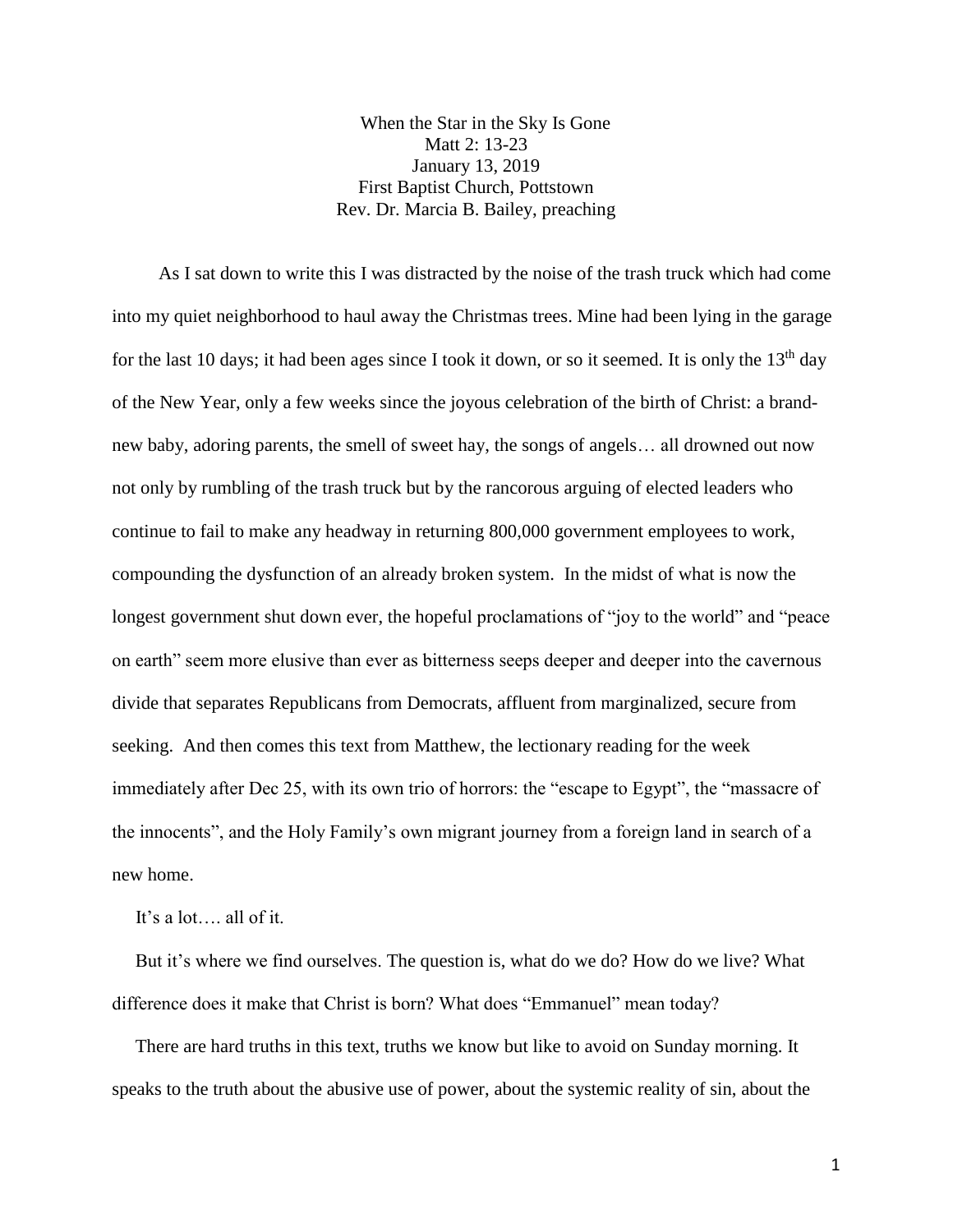controlling nature of fear, about the damaging results of hatred. But it also points to the contrasting wisdom of the Divine in the face of human folly, and it reminds us that from the start, the God who comes among us did not escape the terrors of this world any more than we can. **This** is what God-with-us looks like.

Let's start with Joseph. More angels. Don't you think he might just have said, "What? Again?!" Without frame of reference for this whole manger birth scene we might think it was little more than an extended visit to another town on government business, but it clearly lasts longer than that; this census taking was important to the Roman's continued occupation of Palestine and travel, especially with a newborn, was not easily done. It is perhaps fully two years later that we find Mary and Joseph still in Bethlehem where this angel appears again to warm them to get out Israel quickly; unchecked fear is afoot.

 That fear belonged to the irrational Herod the Great, the one who ruled Judea from 39BCE until his death in 4BCE. His "reign of terror" was documented in detail by the ancient historian Josephus and included such things as dropping crates filled with soldiers over hillsides to massacre bandits hiding in caves, slaughtering opponents, and enlarging the Temple in an effort to turn it into his own memorial, seizing the High Priests' robes and holding them hostage in the process. At the end of his life as Herod lay dying, according to Josephus, he rounded up hundreds of thousands of citizens, ordered them into the hippodrome and then commanded his children to slaughter them all at his death as a memorial to his power and might and as a guarantee of national mourning. Josephus writes,

Having done these things, Herod died five days after he killed his (oldest) son, [Antipater.](javascript:launch() He was a man cruel to all alike: angry with his inferiors and haughty to the righteous.

But before the king's death was found out, Salome and Alexas [his children]sent back to their homes those who had been summoned to the hippodrome.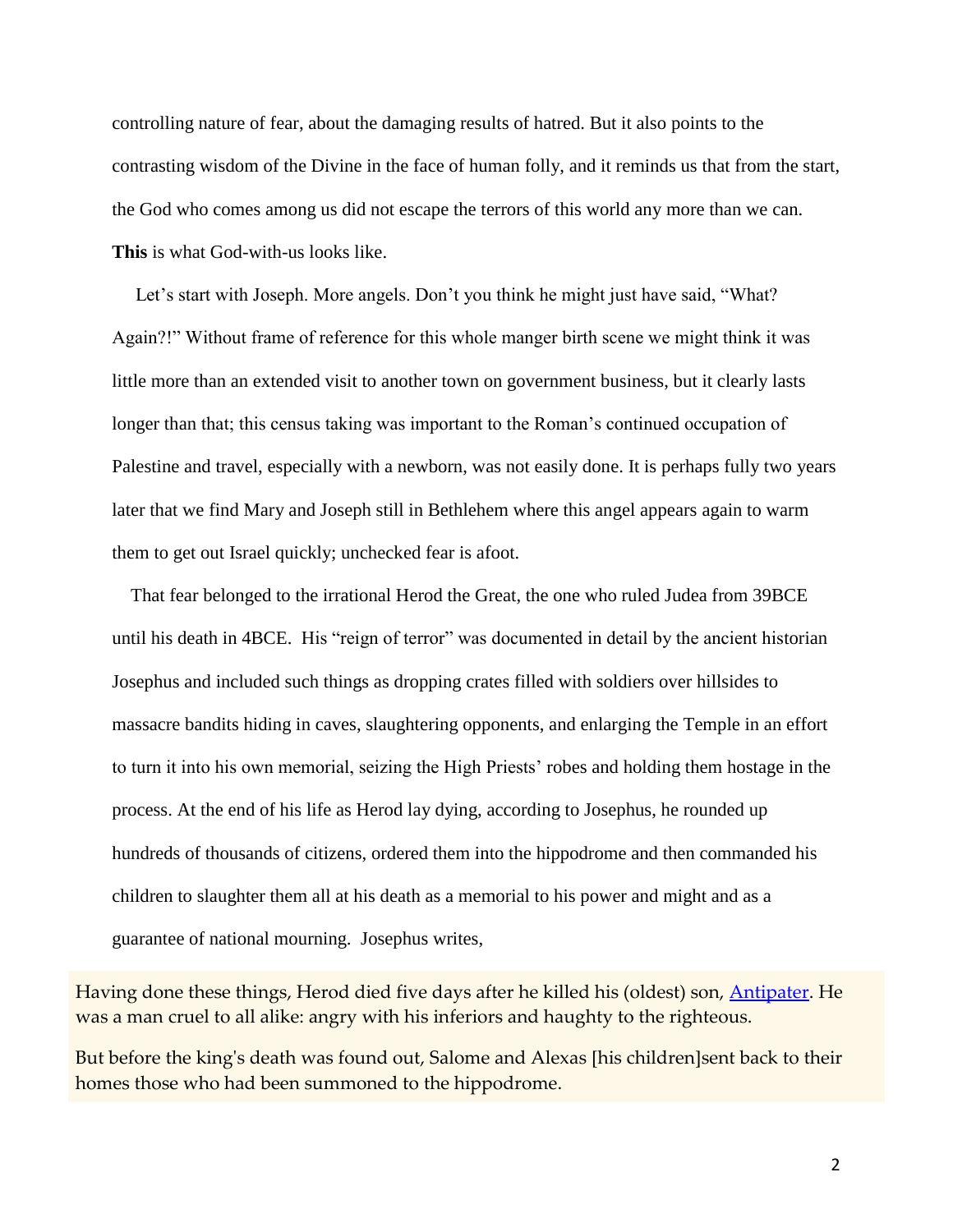## --- [Josephus,](javascript:launch() *[Antiquities](javascript:launch()* 17.174-178, 191-193

No wonder Joseph and Mary were quick to heed the angel's warning.

 And so, they made the arduous journey to Egypt where they knew no one, didn't speak the language, had no place to live, no family to support them, no job to earn resources... not at all unlike those women, children and men who sit on our *own* nation's southern border, who are held in detention centers, locked up in prisons, who are fleeing from corrupt and violent governments all across Central America. Emmanuel…. **this** is what "God-with-us" looks like.

 Meanwhile, according to Matthew, Herod's madness reaches every family, every male child under the age of 2, as he orders them all slaughtered in an effort to discover the Christ. For every family who has lost a child, at any age; for any parent who has held their broken baby's body in their arms; for the parents of African American sons cut down; for the families of children killed in school shootings, the cry of Rachel, the anguish of a wailing mother and father, is seen and heard and felt in this text, "refusing to be consoled" until there is justice….**this** is what Emmanuel looks like.

 And then text tells us that Joseph gets yet *another* angel message, that it is safe to return. But not to Bethlehem, because the new ruler, Herod's son, is no better than the last. So, no return "home" to the place that their child had been born, to familiar streets and to newly minted friends. No return for people displaced by devasting fires, for those hunted by immigration officers, for those who take shelter beneath overpasses and on heating grates. Emmanuel is found **here** as well.

 Matthew tells us they finally settle in Nazareth. The passage Matthew quotes isn't found in the Hebrew Bible; perhaps the writer is linking Jesus to the Nazorite tradition, to a vow taken by one to become "holy unto the Lord", echoing the commitment of Samson and Samuel, later John the

3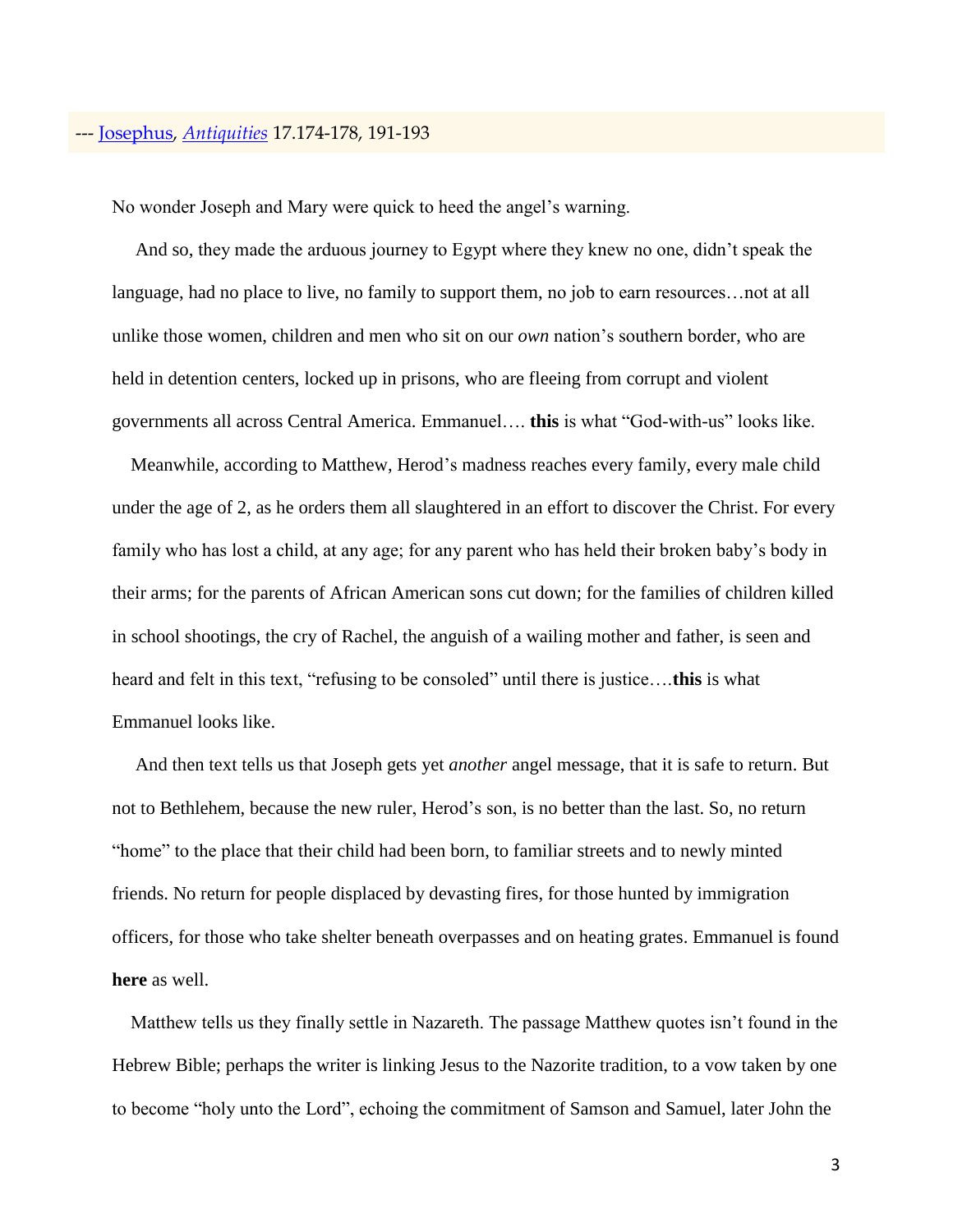Baptizer and even the Apostle Paul. And it is there that we are told the family settles, puts down roots, raises the God-boy and helps him to integrate this marginalized, migrant, terrorizing beginning into a life of service and sacrifice. Out of their experience with all of it. Out of their experience with God.

 And that's the **good news** of this heavy, burdensome text: that Joseph, Mary, and Jesus **experience God,** in the midst of great trauma and trial, in the midst of unspeakable atrocities and real but unnecessary fear. God **meant** it when God promised to be **with us, to come among us, to be one of us.** This is what the world looks like, then and now, and God did not turn away but rather entered into in the fullest way possible. Can we do less?

 The poem that is on your bulletin cover is the focus our of worship as we enter this New Year under the shadow of violence and fear and turmoil not unlike that of Jesus' own experience. The Christmas trees are gone; the baby's no longer in the manger. But the Light of the World *has come!* And that should make a difference; *we* should make a difference. Because we are greedy recipients of that Light, we need to be *courageous bearers* of the same, not saving ourselves by looking away, not shielding ourselves behind stained glass, songs of hope, or even prayers for peace. This Light came because the world needed it and it needs it still. This Light still shines because the shadows continue to be great, because the lessons are not learned, because we have not made use of the resources we have at hand to effect the changes we seek, the transformation possible.

 Howard Thurman (1899-1981) ranks among the greatest African American theologians, educator, and civil rights leaders of this and any time. He was the Dean of the Chapels of both Howard and Boston Universities, authored twenty-one books and was the mentor who, with the coaching of Ghandi, taught Martin Luther King, Jr and other civil rights leaders the strength of